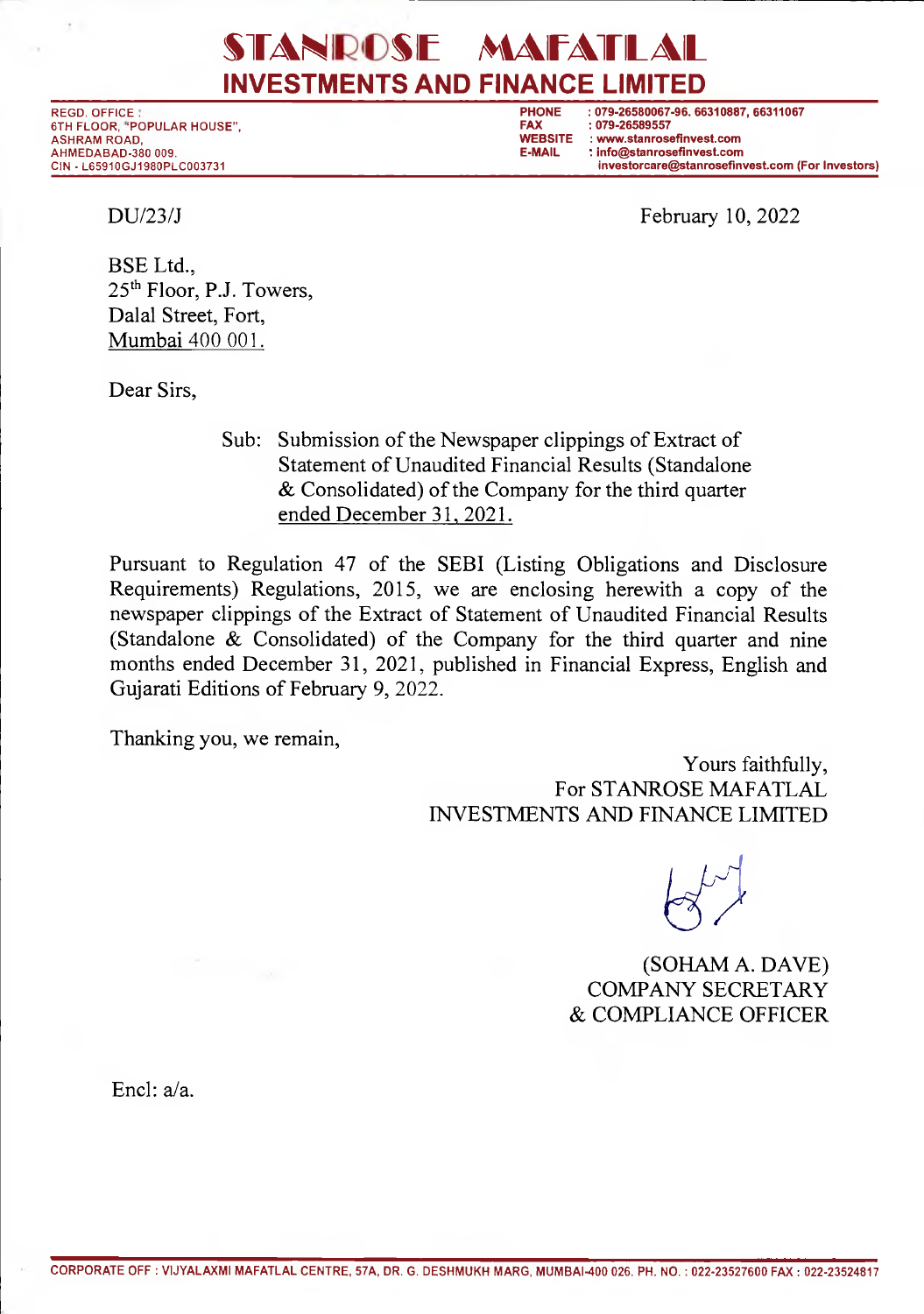## FINANCIAL EXPRESS

WEDNESDAY, FEBRUARY 9, 2022

STANROSE MATELIMITED<br>
INVESTMENTS AND FINANCE LIMITED<br>
Registered Office : Popular House, Ashram Road,<br>
Ahmedabad - 380 009. Website:www.stanrosefinvest.com<br>
Email: Investorcare@stanrosefinvest.com Tel. 079-26580067/96<br>
EX

| (Rs. in Lakhs except EPS)                                                                                             |                        |  |                  |     |
|-----------------------------------------------------------------------------------------------------------------------|------------------------|--|------------------|-----|
| ----                                                                                                                  |                        |  | ---------<br>--- | --- |
| <b>Contract Contract Contract Contract Contract Contract Contract Contract Contract Contract Contract Contract Co</b> | <b>Service Service</b> |  |                  |     |

|                |                                                                                                                                                    |                           | Standalone                |                         |                           | Consolidated              |                    |
|----------------|----------------------------------------------------------------------------------------------------------------------------------------------------|---------------------------|---------------------------|-------------------------|---------------------------|---------------------------|--------------------|
| Sr. No.        | <b>Particulars</b>                                                                                                                                 | Quarter ended on          |                           | Year ended              |                           | Quarter ended on          | Year ended         |
|                |                                                                                                                                                    | 31/12/2021<br>(Unaudited) | 31/12/2020<br>(Unaudited) | 31/03/2021<br>(Audited) | 31/12/2021<br>(Unaudited) | 31/12/2020<br>(Unaudited) | 31/03/2021         |
|                | <b>Total Income From Operation</b>                                                                                                                 | 0.46                      | 1.34                      | 9.16                    | 0.61                      | 1.71                      | (Audited)<br>10.36 |
|                | Net Profit / (Loss) for the period (before tax and<br>exceptional items)                                                                           | (90.60)                   | (90.24)                   | (365.26)                | (90.62)                   | (90.04)                   | (454.42)           |
| 3              | Net Profit / (Loss) for the period before Tax (after)<br>exceptional items)                                                                        | (90.79)                   | (90.24)                   | (364.80)                | (90.81)                   | (90.04)                   | (453.95)           |
| $\overline{4}$ | Net Profit / (Loss) for the period after tax (after<br>exceptional items)                                                                          | (110.56)                  | (89.54)                   | (379.78)                | (110.58)                  | (89.34)                   | (468.93)           |
| $\mathsf{S}$   | Total Comprehesive Income for the period [Comprising]<br>Profit / (Loss) for the period (after tax) and Other<br>Comprehensive Income (after tax)] | 45.89                     | 194.03                    | 1,121.82                | 45.87                     | 194.23                    | 1.032.67           |
| 6              | <b>Equity Share Capital</b>                                                                                                                        | 396.79                    | 396.79                    | 396.79                  | 396.79                    | 396.79                    | 396.79             |
|                | Reserves (excluding Revaluation Reserve as shown in the<br>Audited Balance sheet of previous financial year)                                       |                           |                           | 5,408.06                |                           |                           | 5,419.11           |
| R.             | Earning Per Share (EPS) (of Rs. 10/- Each) (for continuing<br>and discontinued operations) not annualised                                          |                           |                           |                         |                           |                           |                    |
|                | (a) Basic                                                                                                                                          | (2.79)                    | (2.26)                    | (9.57)                  | (2.79)                    | (2.25)                    | (11.82)            |
|                | (b) Diluted                                                                                                                                        | (2.79)                    | (2.26)                    | (9.57)                  | (2.79)                    | (2.25)                    | (11.82)            |
|                | The above is an extract of the detailed format of Quarterly / Nine monthly Financial Results for the quarter and nine months ended                 |                           |                           |                         |                           |                           |                    |

(b) Diluted<br>
The above is an extract of the detailed format of Quarterly / Nine monthly Financial Results for the quarter and nine months endes<br>
on December 31, 2021 filed with the Stock Exchange under Regulation 33 of the

TO UP